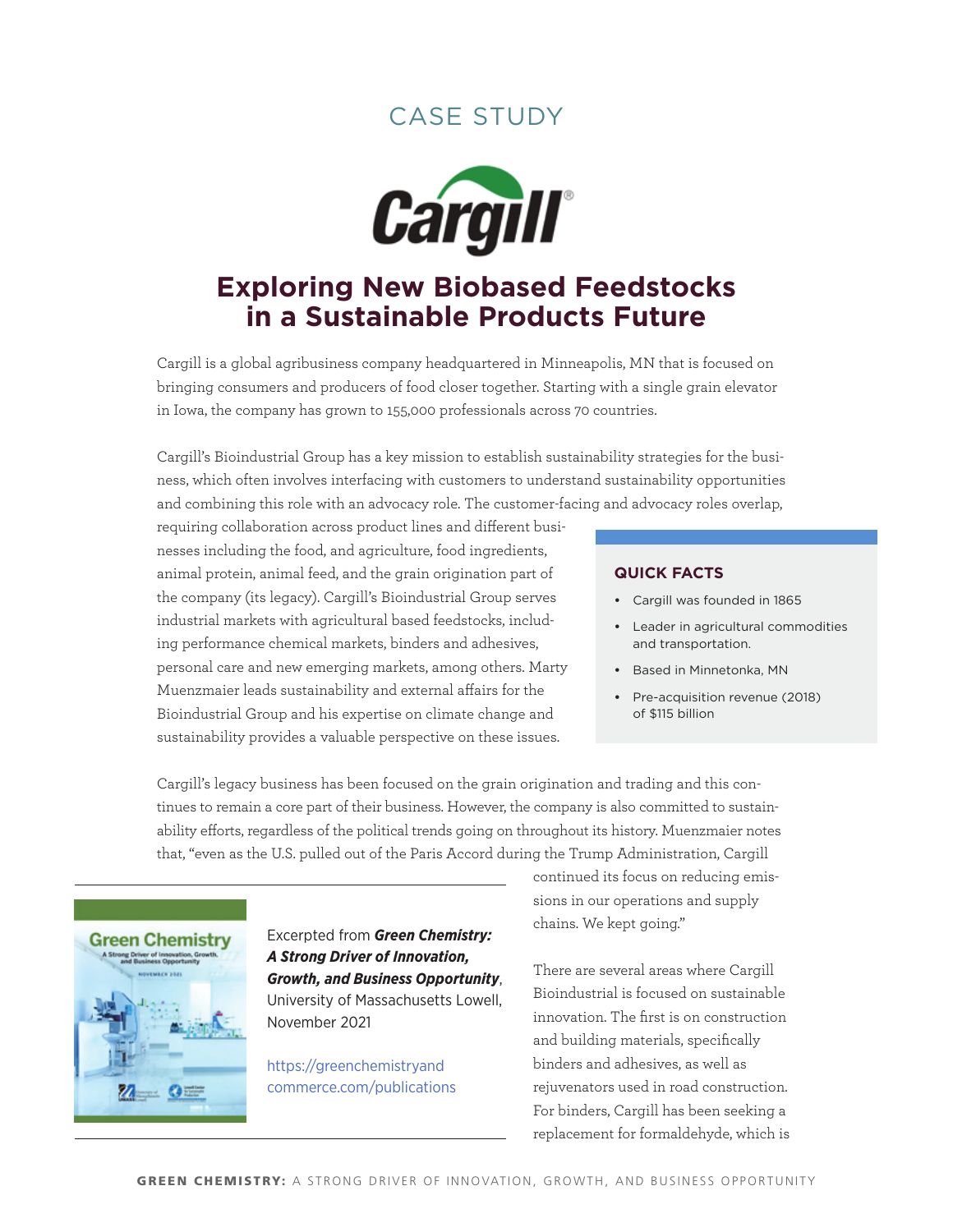## case studY

used as a binder in wood products such as plywood. These are commonly used by furniture manufacturers and other composite wood companies.

The soy-based asphalt rejuvenator can be used in road construction. Specifically, when an asphalt roadway is on its last legs, with potholes, the rejuvenator can be added to recycled asphalt product to repave the roads in as good or better condition than virgin asphalt roads. This is a big problem in Cargill's headquarters state of Minnesota, where the winters are hard on roads.

Another product that is important to Cargill's portfolio involves dielectric and cooling solutions, which use vegetable oil as a feedstock for transformer oil in place of mineral oil. Dielectric and insulating fluids are primarily used by original equipment manufacturers and utilities, especially in the power utilities space, and is a product Cargill has sold for years.

A fourth part of Cargill's bioindustrial portfolio is in the area of performance chemicals. Cargill produces polyols for foam materials for furniture, including rigid foams used in the transportation sector. Cargill also has a candle wax division that uses vegetable-based wax to replace paraffin petroleum wax, as well as an emerging plasticizers part of the business. Cargill is constantly looking at new ways to employ biobased replacements in the chemicals sector; it is a big and important part of what it does.

In the personal care space, the company is emphasizing naturally-derived products for beauty, skin and hair care, and a variety of inputs such as jojoba, macadamia, red seaweed, and other exotic products which are used in beauty and personal care.

The last major area of focus is one that Cargill's leaders believe will be very important in the future: bio-intermediates. They target key steps within a chemical process to deliver desired attributes using nature-derived chemical intermediates to replace fossil-based chemicals. For example, they will utilize corn to convert dextrose into butane-diol to serve apparel, electronic and automotive sectors.

The green chemistry segment today is a minor portion of what Cargill earns on a global basis. However, the company's future strategy includes a focus on growing the bioindustrials business to meet the growing demand for more biobased products.

### **What Does Sustainable Growth Look Like?**

Cargill provides products that are made with agricultural raw materials that are renewable on an annual basis or even double-cropped in some parts of the world. That is only the beginning of the sustainability value proposition. As the company's customers are seeking more biobased products in the marketplace that are composed of non-fossil materials, Cargill is well positioned to begin to provide those alternatives. Lower carbon profiles are also critical, as marketing experts see a future that is carbon constrained, where customers will seek a lower carbon footprint and